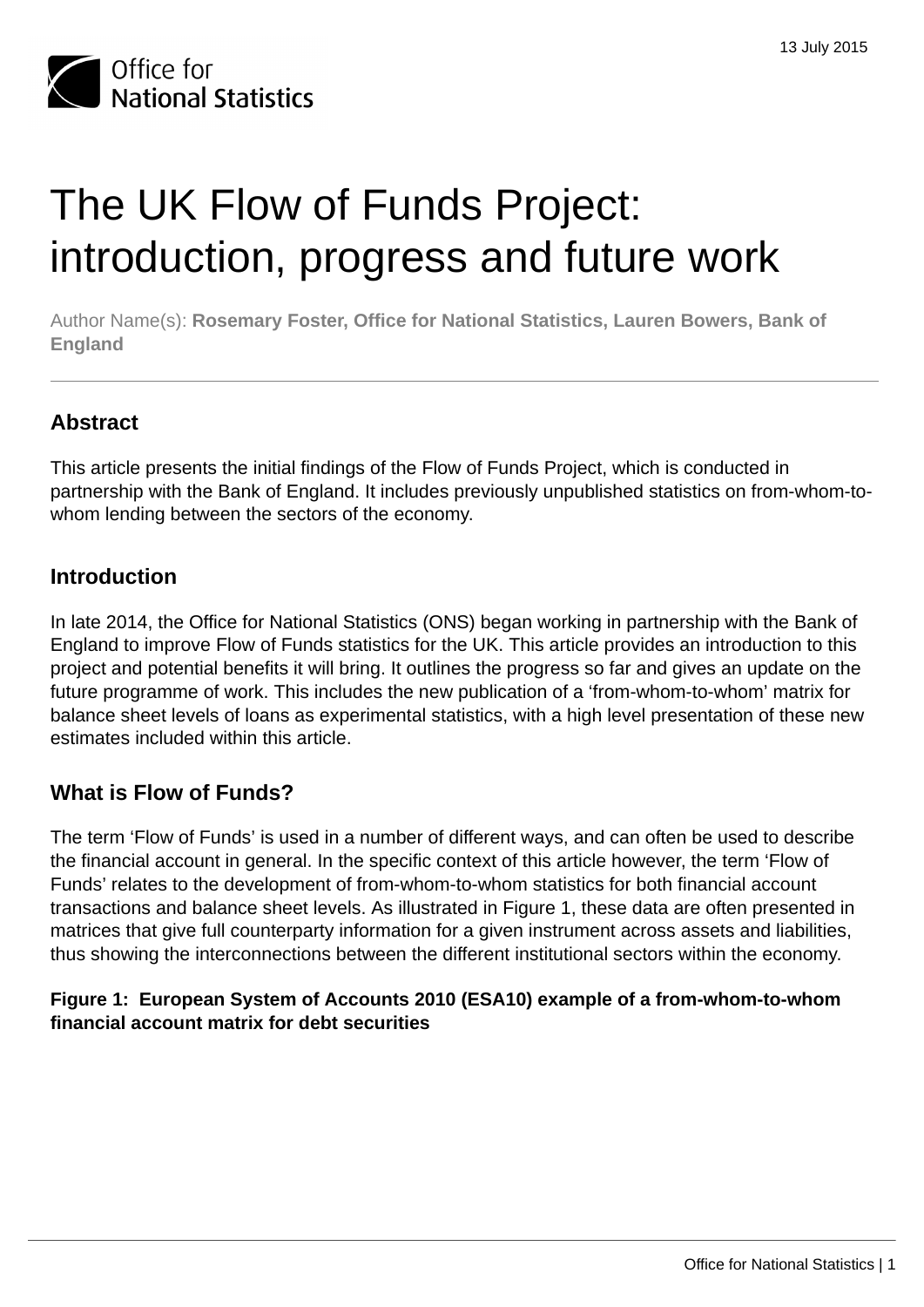| <b>Debtor sector</b><br><b>Creditor sector</b>        |                                                                           | Net incurrence of debt securities by |                  |         |                                                                                                             |                            |                             |              |  |  |
|-------------------------------------------------------|---------------------------------------------------------------------------|--------------------------------------|------------------|---------|-------------------------------------------------------------------------------------------------------------|----------------------------|-----------------------------|--------------|--|--|
|                                                       |                                                                           | Non-financial<br>corporations        | <b>Financial</b> | General | <b>Households</b><br>corporations government and non-profit<br><b>institutions</b><br>serving<br>households | <b>National</b><br>economy | <b>Rest of</b><br>the world | <b>Total</b> |  |  |
| <b>Net</b><br>acquisition<br>of debt<br>securities by | Non-financial<br>corporations                                             | 30                                   | 11               | 67      |                                                                                                             | 108                        | 34                          | 142          |  |  |
|                                                       | Financial<br>corporations                                                 | 23                                   | 22               | 25      |                                                                                                             | 70                         | 12                          | 82           |  |  |
|                                                       | General<br>government                                                     | 5                                    | 2                | 6       |                                                                                                             | 13                         | 19                          | 32           |  |  |
|                                                       | Households<br>and non-<br>profit<br>institutions<br>serving<br>households | 65                                   | 43               | 124     |                                                                                                             | 232                        | 43                          | 275          |  |  |
|                                                       | National<br>economy                                                       | 123                                  | 78               | 222     |                                                                                                             | 423                        | 108                         | 531          |  |  |
|                                                       | Rest of the<br>world                                                      | 24                                   | 28               | 54      |                                                                                                             | 106                        |                             | 106          |  |  |
|                                                       | Total                                                                     | 147                                  | 106              | 276     |                                                                                                             | 529                        | 108                         | 637          |  |  |

The use of the term 'Flow of Funds' in this context therefore differs from the use of the term in the UK Annual National Accounts (Blue Book) 2014 which included a new chapter entitled 'Flow of Funds' ([Chapter 14](http://www.ons.gov.uk:80/ons/rel/naa1-rd/united-kingdom-national-accounts/the-blue-book--2014-edition/rpt---chapter-14.html)). This new chapter provided no further information to that already published within the [UK Economic Accounts](http://www.ons.gov.uk:80/ons/rel/naa1-rd/united-kingdom-economic-accounts/index.html) (the UK's sector and financial accounts), but rather presented the data in a different way, showing the assets and liabilities of each sector alongside each other for each financial instrument. The Flow of Funds project aims to extend this work to show not only the total assets and liabilities of each sector for each financial instrument, but also a full sectoral counterparty breakdown below these totals.

# **Why is it important?**

**.**

The development of from-whom-to-whom data for financial transactions and balance sheets has gained increasing international interest in recent years. The updated [European System of](http://ec.europa.eu/eurostat/web/esa-2010/overview) [Accounts manual](http://ec.europa.eu/eurostat/web/esa-2010/overview) (ESA10) and the United Nations (UN) [System of National Accounts](http://unstats.un.org/unsd/nationalaccount/sna2008.asp) (SNA 2008) both recommend the implementation of Flow of Funds matrices into the National Accounts. The development of these data are further encouraged in a number of global data initiatives, including the International Monetary Fund's (IMF) [Special Data Dissemination Standard Plus](http://dsbb.imf.org/Pages/SDDS/Overview.aspx) (SDDS+) and the G20 [Data Gaps Initiative](http://ec.europa.eu/eurostat/statistics-explained/index.php/G20_Data_Gaps_Initiative_(DGI)_%E2%80%93_background) (DGI). Many comparable European countries are developing, or already publish, from-whom-to-whom data as part of their financial accounts, for example Portugal and Austria.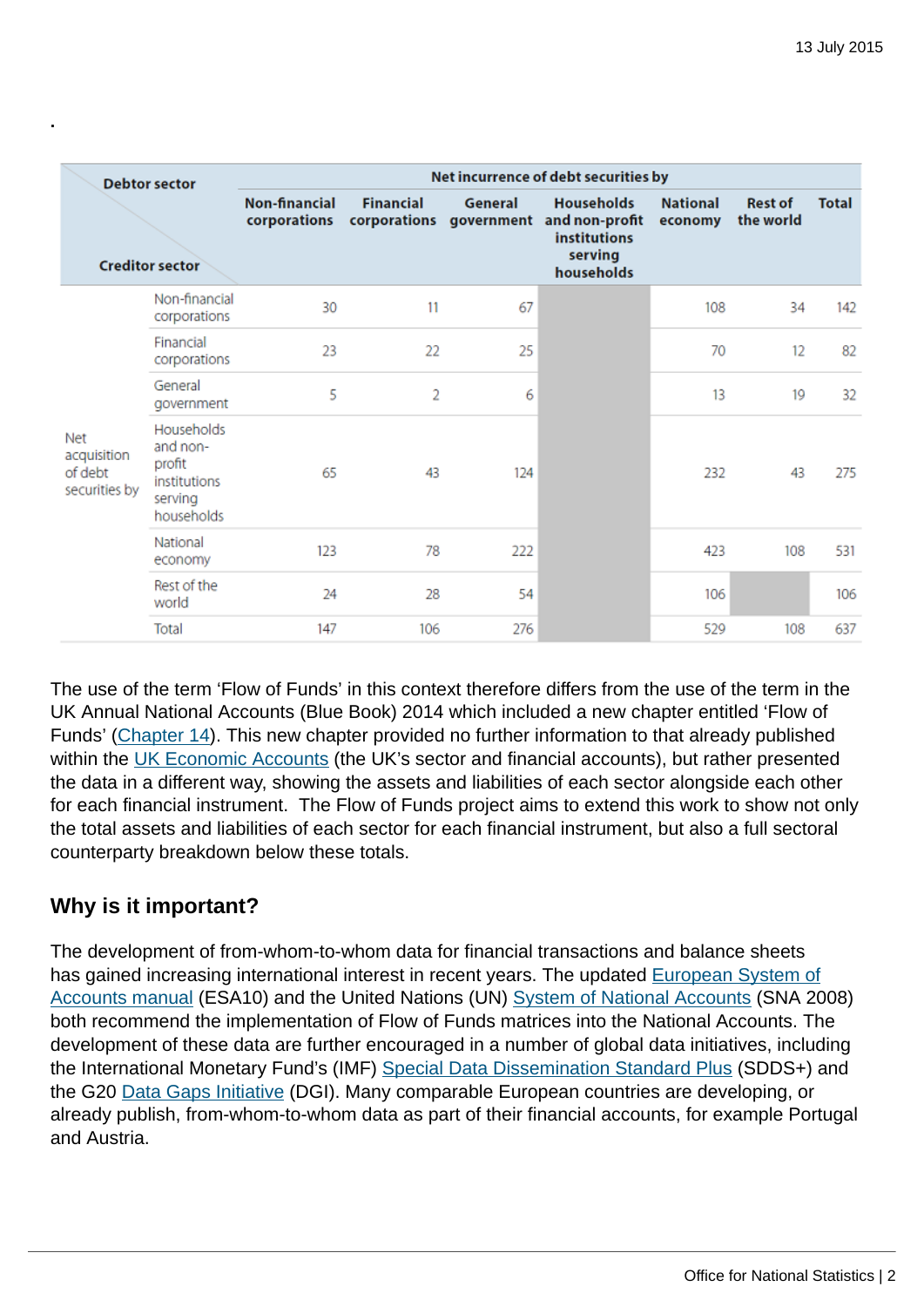The National Statistics Quality Review of the National Accounts and Balance of Payments (Barker, 2014) made an explicit recommendation that ONS and the Bank of England should collaborate on

this project $^{\rm 1}$ . The review considered these data as essential for identifying the build-up of risks in the financial sector and in understanding financial connections amongst the institutional sectors and sub-sectors within the economy. As an economy with a large financial sector, this is of particular importance for the UK. There are also broader benefits from the collection of these data in better understanding sectoral balance sheets and the flow and distribution of credit within the economy, which in turn are useful for the analysis of consumption and investment trends.

The enhancement of the financial accounts to include from-whom-to-whom data and an improved sector and instrument breakdown would also have wider-reaching benefits for the National Accounts. For the most part, the development of more granular financial account data would require new data sources that are likely to have applications beyond the financial accounts. For example, increased granularity on the sectoral stocks of, and transactions in, debt securities has potential to provide enhanced estimates of property income. This work could therefore potentially lead to future improvements in not only financial account statistics but throughout the sequence of accounts.

Producing data at a more granular level also provides the flexibility to respond to changing demands and areas of user interest. There may be areas within the economy today that do not attract widespread interest but, due to the rapidly evolving nature of the financial system, may be of interest in the future. By developing data at a more granular level by fully exploiting data available from existing sources there is therefore a degree of 'future-proofing' the accounts so that changing user needs can be addressed more efficiently.

Building on this, improving the quality and granularity of financial account statistics would meet the current increased data demands from both policy-makers and researchers. The Bank of England's Financial Policy Committee (FPC) has been given a range of policy tools in order to deliver the Bank's financial stability objective. In order to assess risks and calibrate the effects of its tools, it needs reliable data on both the UK financial system and the links between the financial sector and the wider economy. Enhanced financial accounts and from-whom-to-whom data may supply detail that is currently not available from the aggregate data; something which is of particular importance when deciding whether a macro- or micro-prudential tool is appropriate. Further sectoral breakdowns are also important in making decisions beyond the core banking sector. Several policymakers have recently drawn attention to Flow of Funds statistics, providing further testament to its importance in public policy work.

The data will also offer a resource to researchers outside of a specific policy requirement. Researchers should benefit from both improvements to the aggregate data and increased granularity in sectors, instruments and interconnections. Researchers of financial markets in particular are increasingly interested in modelling networks and financial system complexity, both of which require from-whom-to-whom data, preferably at a granular level.

Looking to the international context, this project will improve the ability of the UK to meet the international recommendations for financial statistics from SDDS+ and the G20 DGI. Many European countries, particularly those within the euro-area, are already producing granular fromwhom-to-whom data for selected financial instruments. In general, the UK's data on the financial sector and financial flows are less detailed than those for many other advanced economies.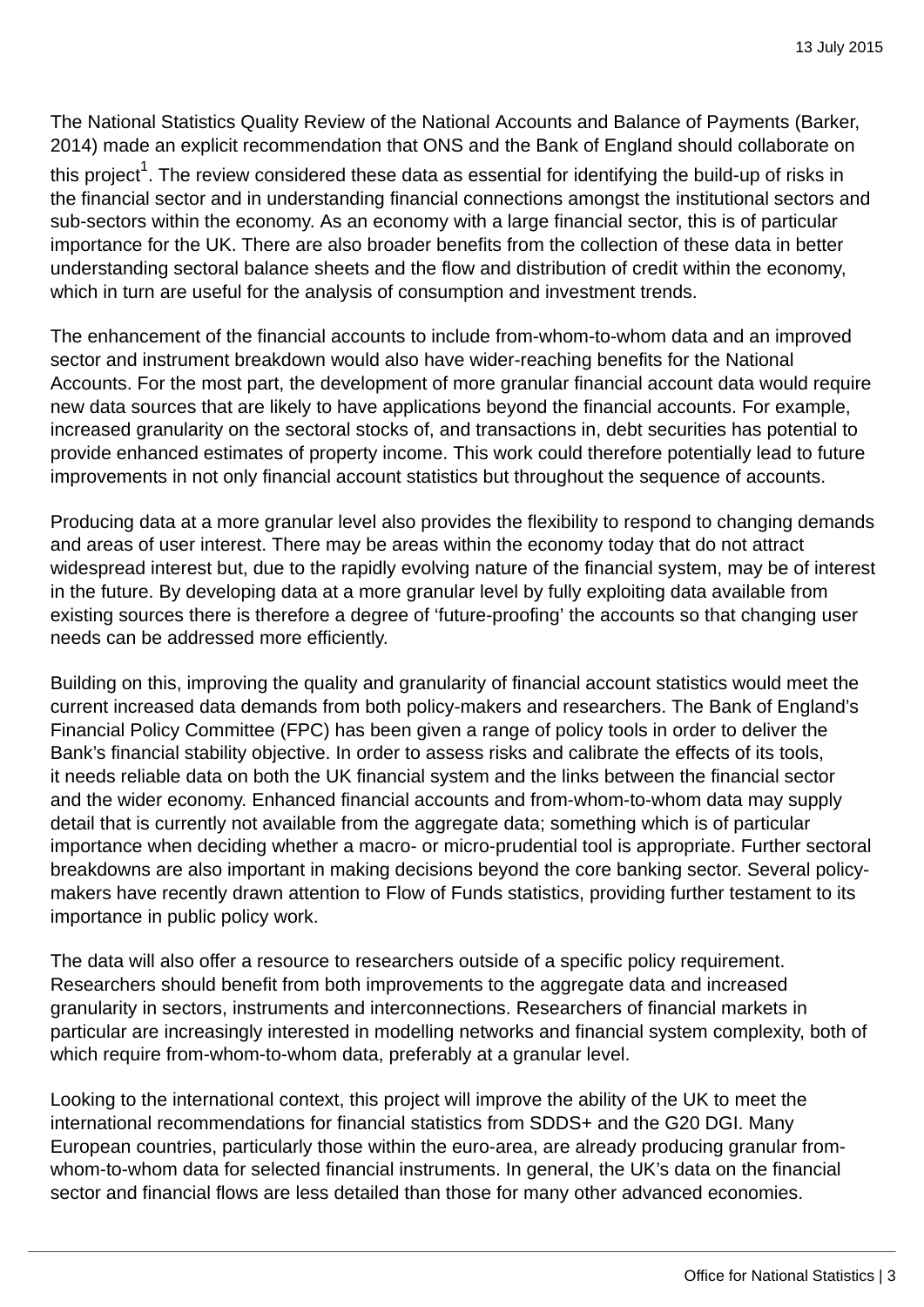## **Notes**

## 1. [Development Recommendation 4](http://www.ons.gov.uk:80/ons/rel/naa1-rd/national-statistics-quality-review/-nsqr--series--2--report-no--2--review-of-national-accounts-and-balance-of-payments/index.html)

# **Programme of work undertaken between ONS and the Bank of England to date**

The ONS and Bank of England work began in late 2014 to develop Flow of Funds statistics for the UK. Over the past six months, the project has been focused on identifying current data availability based on the existing data sources used to compile the financial accounts. The extent to which full from-whom-to-whom information is currently available differs for each financial instrument, with a number of matrices left with gaps that will require alternative data sources to fill.

A good example of where there are extensive data gaps is debt securities, where all institutional sectors in the economy other than households can potentially be on both the asset and liability side i.e. they can both issue and hold debt securities. In the current UK financial account estimates, information is available only on the total amounts issued and held by each sector, with very little counterparty information. There is no data source currently available within ONS that would provide information on inter-sectoral connections to enable a full sectoral breakdown of holdings for each issuing sector.

It has been possible, however, to develop full counterparty information from current data sources for loans, although filling the complete matrix with these data has involved some assumptions $^{\rm 1}$ . The counterparty relationships underlying the total asset and liability data published in the UK Economic Accounts have been identified, and thus a full from-whom-to-whom matrix has been developed for total loans<sup>2</sup> (Figure 2). This has been published alongside this article as an experimental table, with time series estimates from 2006 to 2013, and can serve as an example of what this project hopes to achieve.

Looking at Figure 2, it is clear that the development of Flow of Funds statistics will provide a substantial expansion to the UK financial accounts. The entries shown in bold and shaded in blue are those already available and published by ONS. The remaining entries shaded in green are all previously unpublished and provide further granularity on lending and borrowing across the different sectors. While these data are experimental and subject to revisions, they still illustrate the potential benefits of Flow of Funds statistics in better understanding the interconnections across sectors.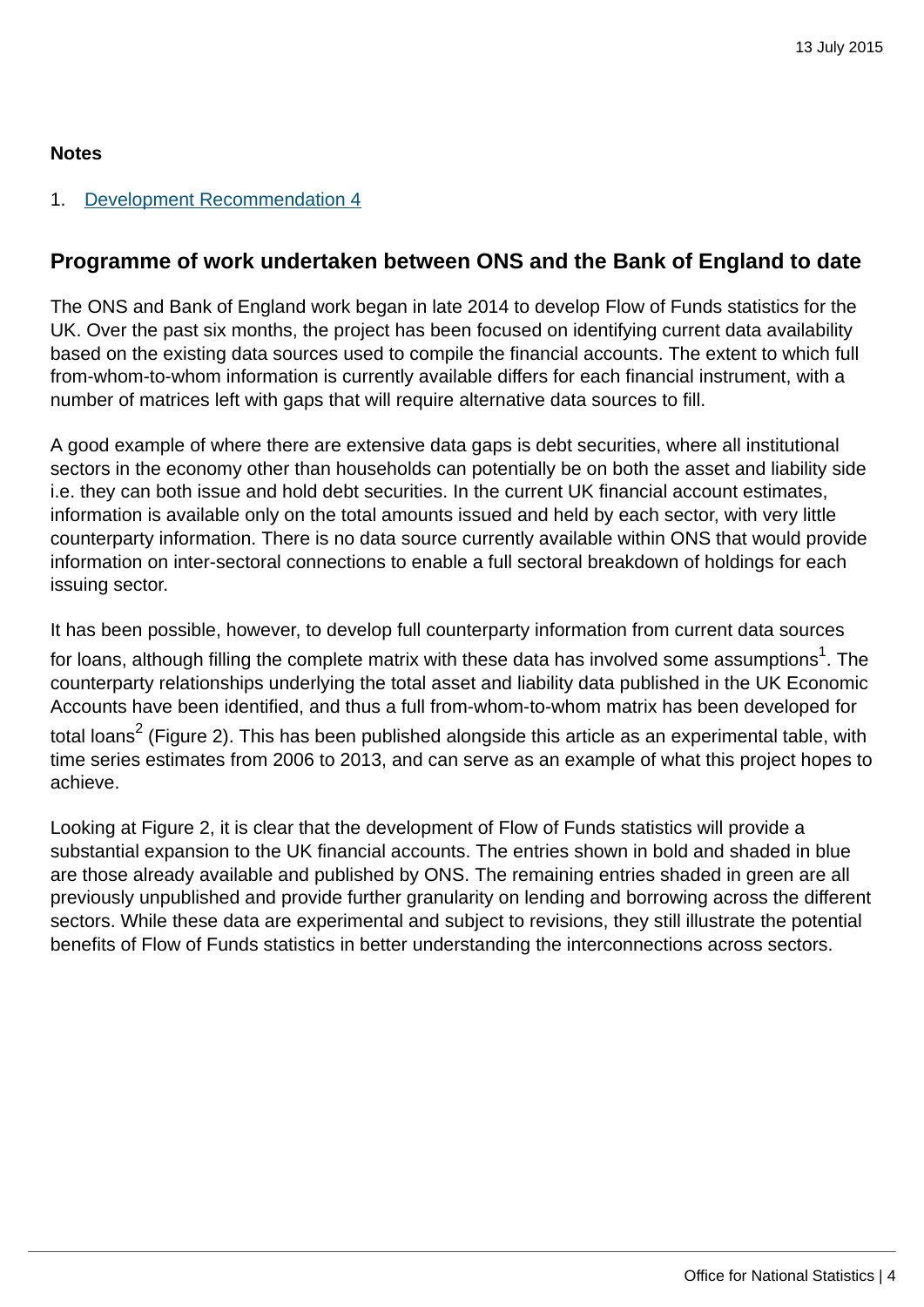|                 | <b>Liabilities:</b> |             |     |        |             |     |                |                 |            |              |
|-----------------|---------------------|-------------|-----|--------|-------------|-----|----------------|-----------------|------------|--------------|
| <b>Assets:</b>  | <b>PC[1]</b>        | <b>PNFC</b> | MFI | OFI    | <b>ICPF</b> | СG  | LG             | <b>HH+NPISH</b> | <b>RoW</b> | <b>Total</b> |
| <b>PC</b>       | 0.8                 | 0.1         |     | $-[2]$ |             | 0.0 | 0.4            | 0.0             | 0.9        | 2.3          |
| <b>PNFC</b>     | 0.4                 |             |     | 51.7   |             | 4.  | 0.0            | 0.0             | 214.9      | 271.8        |
| <b>MFI</b>      | 0.2                 | 406.0       |     | 752.9  | 17.1        | 4.4 | 10.7           | 1192.2          | 898.8      | 3282.4       |
| <b>OFI</b>      | 0.0                 | 44.1        |     | 3.6    |             |     | 0.0            | 140.9           | 40.7       | 230.1        |
| <b>ICPF</b>     | 0.0                 | 77.1        |     | 71.1   |             | 0.0 | 2.4            | 28.4            | 12.9       | 191.9        |
| CG              | 1.3                 | 5.5         |     | 0.0    |             |     | 64.2           | 119.7           | 3.7        | 194.4        |
| LG              | 0.2                 | 0.1         |     | 0.0    |             | 0.0 |                | 7.7             |            | 8.1          |
| <b>HH+NPISH</b> | 0.0                 | 2.3         |     | 13.5   | 0.5         |     | $\mathbf{0}$ . | 2.4             |            | 18.7         |
| <b>RoW</b>      | 1.1                 | 434.2       |     | 969.3  | 41.5        | 0.1 | 5.4            | 32.6            |            | 1484.2       |
| <b>Total</b>    | 4.0                 | 969.9       |     | 1862.2 | 59.1        | 9.3 | 83.4           | 1523.8          | 1172.0     |              |

## **Figure 2: A from-whom-to-whom balance sheet matrix for total loans, 2013, unconsolidated [3] current prices, £ billion**

#### **Notes:**

- 1. PC = public corporations PNFC = private non-financial corporations MFI = monetary financial institutions OFI = financial institutions other than MFIs and insurance corporations and pension funds ICPF = insurance corporations and pension funds CG = central government LG = local government HH+NPISH = households and non-profit institutions serving households RoW = rest of the world
- 2. A '-' notates no estimate feeding into this cell, although theoretically data could exist here.

## **Download chart**

**XLS** [XLS format](http://www.ons.gov.uk:80/ons/rel/naa1-rd/national-accounts-articles/the-uk-flow-of-funds-project--introduction--progress-and-future-work/chd-2.xls)

(23.5 Kb)

Taking loans to households and non-profit institutions serving households (NPISH) as an example, we can see how the increased counterparty information adds value. From Figure 2 we can see that households borrow predominately from monetary financial institutions (MFIs) - this sector includes the Central Bank, commercial banks and building societies. But other sectors of the economy also lend money to households and the proportion of household borrowing that is from MFIs has changed over time. A large amount of lending to households also comes from other financial institutions (OFIs) for example, which include institutions such as finance companies, investment funds and securities dealers. Figure 3 presents a time series of these data showing the total amounts of loans outstanding to households and NPISH from each of the different sectors.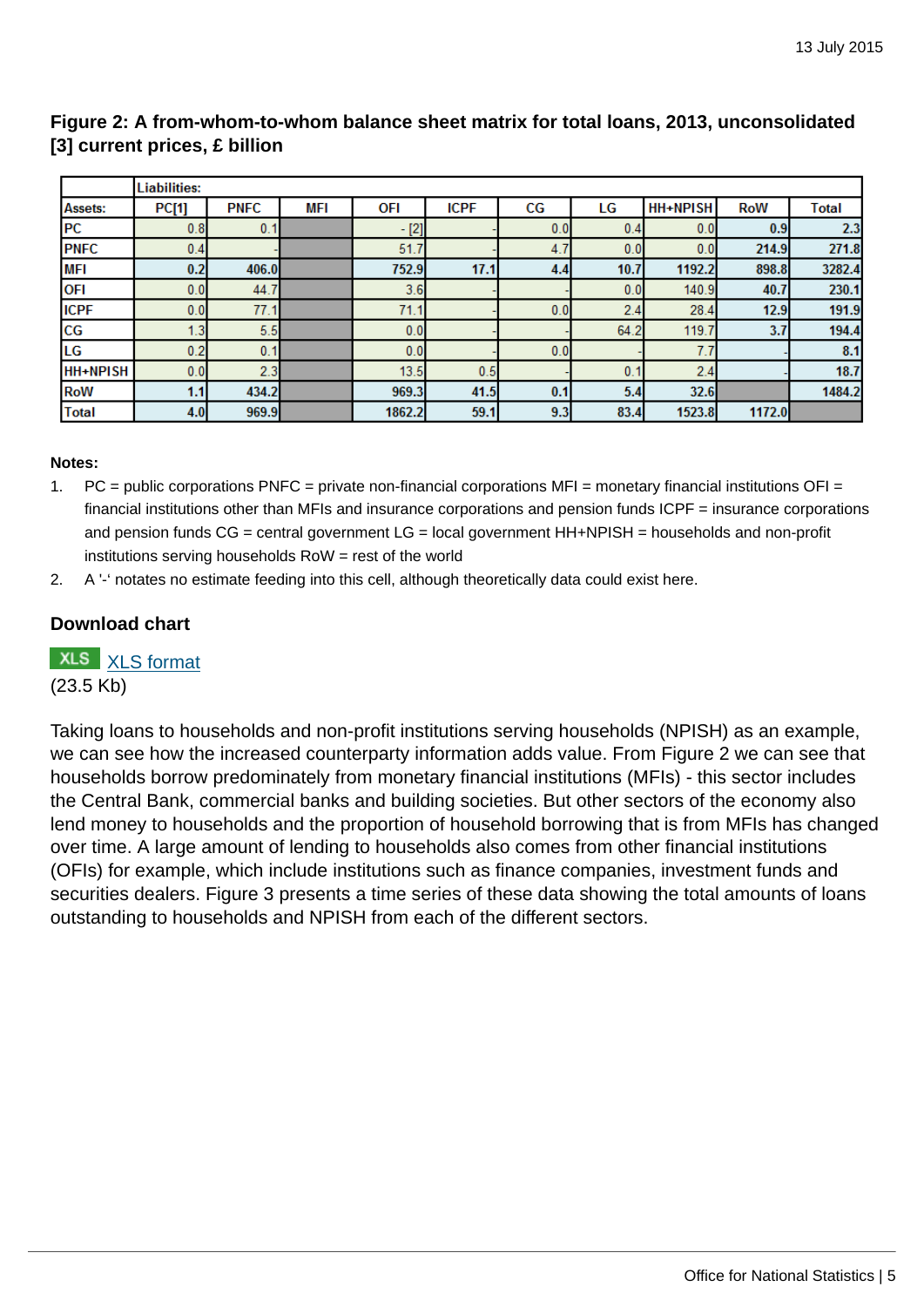

## **Figure 3: Total loans to households, amounts outstanding by sector 2006 to 2013**

## **Download chart**

**XLS** [XLS format](http://www.ons.gov.uk:80/ons/rel/naa1-rd/national-accounts-articles/the-uk-flow-of-funds-project--introduction--progress-and-future-work/chd-3.xls) (20.5 Kb)

Figure 3 shows the rapid increase in lending to households in the run up to the economic downturn, from both MFIs and OFIs, with an increasingly large proportion of total household borrowing from the OFI sector. This transition was predominantly due to the securitisation of household mortgage loans that were transferred into securitisation special purpose vehicles (SPVs) classified as OFIs within the National Accounts. The step change seen in 2010 relates to a change in reporting where the business of these SPVs was moved back onto the balance sheets of the banks that owned them. But regardless of this classification change, household borrowing from OFIs has been increasing over time, both in terms of absolute amounts outstanding and the proportion of total borrowing that it accounts for. This may not be surprising given the increased presence of institutions offering alternative sources of finance for households, such as payday loan companies and specialist mortgage lenders. These institutions extend credit but are not authorised to accept deposits and are therefore situated within the OFI sector.

We can also see the impact of reclassification of certain banks in 2010, whereby their specific loan books were transferred to public ownership. These loans are then seen as being extended by the central government as opposed to the MFI or OFI that originally issued the loan, resulting in an increased share of household borrowing from central government.

From this example, it is clear that analysis of this sort would be improved with a further breakdown and granularity of data. For example, by understanding the type of OFIs that households are increasingly borrowing from, or even knowing the names of the institutions themselves would enhance the potential policy use of the estimates.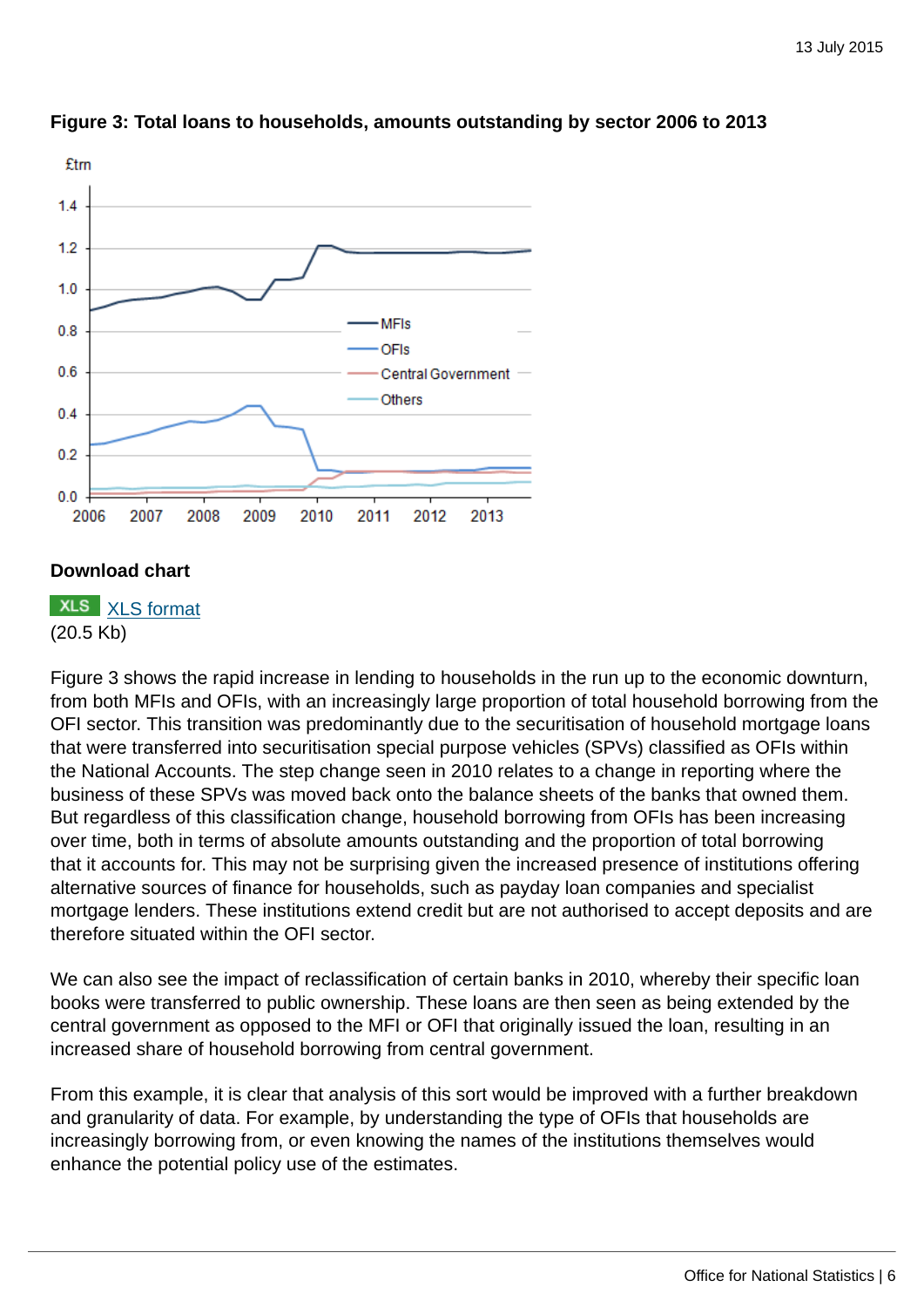## **Notes**

- 1. For detailed explanation of the sources and methods used to construct these data please see the explanatory notes accompanying the new estimates.
- 2. This includes all components of loans currently published in the National Accounts i.e. shortterm and long-term loans, including finance leasing, direct investment and loans secured on dwellings. Separate matrices of these different components may be published in the future.
- 3. These data are published on an unconsolidated basis i.e. intra-sector loans are included. If required, these can be translated into consolidated estimates by removing the intra-sector business shown in the table.

# **Looking forward**

While good progress has been made on the project up to this point, the project is still in development with the scope of future work still to be determined. Looking to the immediate future, over the rest of the year ONS and the Bank of England will commence investigative work into alternative data sources. These are sources that could potentially be used either to improve the existing estimates or to fill the data gaps identified. The outcome of this work will outline the feasibility of developing data at differing levels of granularity.

Work over the rest of the year will also focus on assessing the quality of both existing and new data. By reviewing the construction of current financial account and balance sheet series in order to pull out available counterparty information this project also provides an opportunity to undertake a review of the methodology currently used in compiling the financial accounts. Based on this review, this project will make recommendations for improvements to be implemented in the official accounts at a later date. In the interim, new from-whom-to-whom estimates published on an experimental basis will take account of these improvements where possible, as well as bringing in alternative data sources as the project progresses. Ideally a full set of matrices would be published in Blue Book 2019.

Alongside this, work will continue to be progressed at ONS on the development of the financial surveys. This development will improve the sector breakdown within the financial accounts, particularly within the OFI sector and the splitting of pension funds from insurance companies. The newly developed surveys will also offer some additional counterparty information which could be used to fill several of the current gaps identified in building up the Flow of Funds datasets.

More ambitious would be to collect data at firm-level to build up the accounts from micro-data. The recent Bank of England [Quarterly Bulletin article](http://www.bankofengland.co.uk/publications/Documents/quarterlybulletin/2015/q201.pdf) outlined many benefits of this approach. These benefits included additional understanding of the build-up of financial risk at the individual firm level, especially where risk is present due to the non-typical behaviour of a small group of firms, whose behaviour would be masked by analysis at a more aggregate level.

Achieving this level of aggregation would require investment in new data sources but would also involve the use of additional existing data, for example those collected for administrative